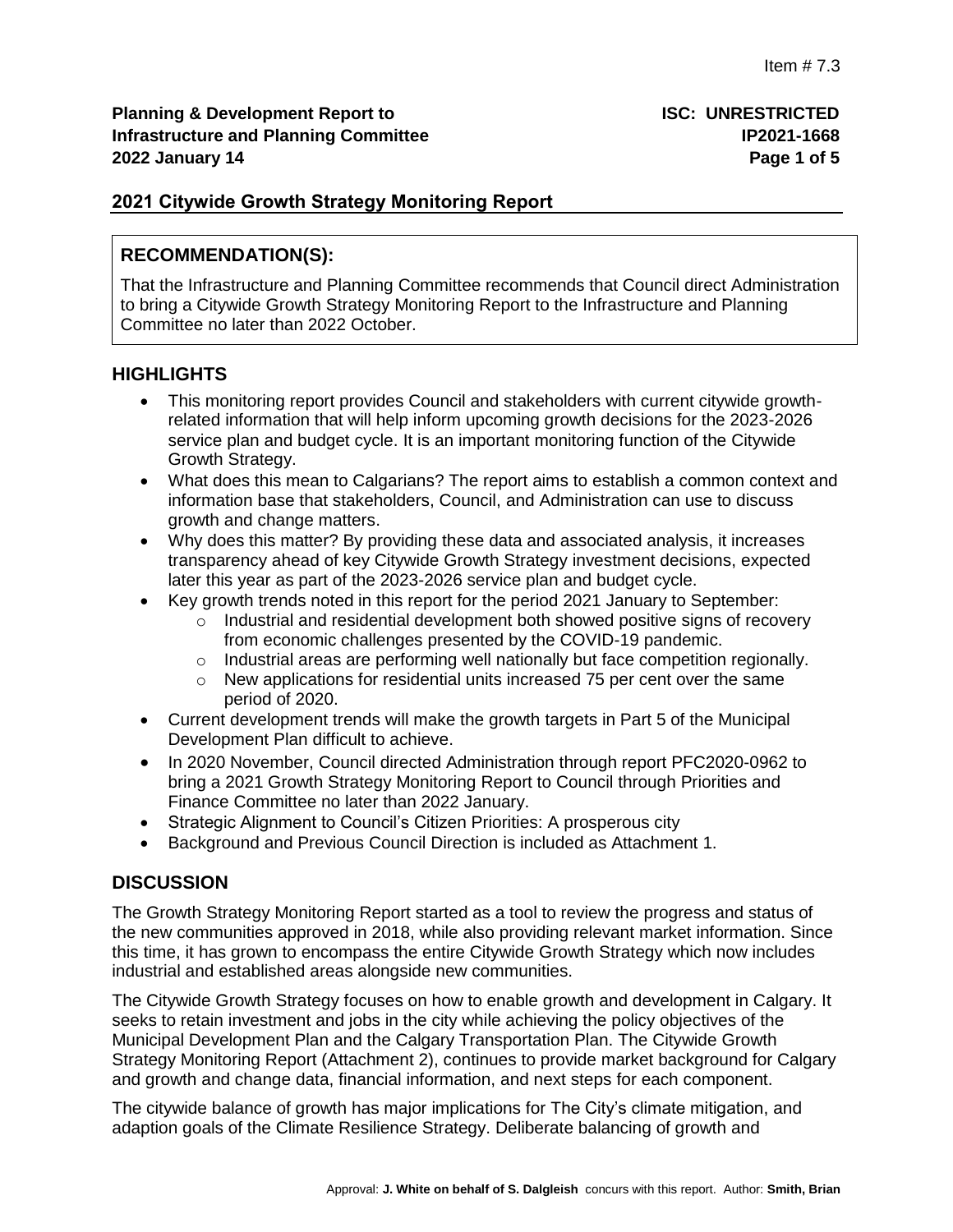#### **Planning & Development Report to ISC: UNRESTRICTED Infrastructure and Planning Committee 2022 January 14 Page 2 of 5**

# **2021 Citywide Growth Strategy Monitoring Report**

investments is crucial to reducing greenhouse gas emissions to net zero by 2050, and reducing risks associated with climate-related hazards.

The information provided in Attachment 2 complements other City reporting on growth such as The City's *Suburban Residential Growth* report and the *Calgary & Region Economic Outlook* publication.

This report generally covers the period up to 2021 September and uses various inputs to assess each area. Market indicators are optimistic for 2022 and both industrial and residential areas are showing positive signs for future development.

#### *Market Indicators Summary*

- According to the Canadian Housing and Mortgage Corporation, housing starts in Calgary are up 57 per cent over the same period of 2020 and Calgary has an 82 per cent share of housing starts in the Calgary Census Metropolitan Area
- Building permit values are anticipated to reach \$4.8 billion in 2021, which is in line with the average for 2016-2019
- There are 312 new hectares subject to Development Agreements so far in 2021, an increase over 2019 and 2020, and similar to the volumes for 2017 and 2018

#### *Industrial Areas Growth Summary*

- According to Colliers International, from Q3 2020 to Q3 2021 Calgary saw 233,000 square feet of positive industrial absorption, and 229,000 square feet of new supply. As of September 2021, there is 4.6 million square feet of industrial development underway.
- Calgary compares favourably nationally with a rental rate of \$8.93 per square foot against markets such as Vancouver (\$15.50) and Toronto (\$11.73). Calgary also boasts a healthy 4.7 per cent rental vacancy rate. Competition from regional municipalities continues based on cost differentials. An increase of 10 million square feet in the regional supply is expected in 2022.

### *Residential Summary*

A Civic Census was not completed in 2020 or 2021, so population data, along with other contextual data such as occupancy, ownership and rental figures are not available for this report. In its place, building permit data was analyzed and summarized. The COVID-19 pandemic created challenges for the development industry in terms of the supply chain and material price inflation.

- The data has shown a significant recovery in the housing market in 2021 when compared to the same period of 2020. As of September 2021, applications have been submitted for 9,821 residential units, a 75 per cent increase over the applications for 5,628 units in the same period of 2020.
- According to the Canadian Real Estate Association, Calgary has one of the more affordable metropolitan housing markets in Canada. A supply of diverse housing types in both new and established communities has contributed to this affordability.

#### *New Communities Growth Summary*

 There were 6,097 new units applied for from January to September of 2021, an increase of 70 per cent from the 3,584 units applied for in the same period of 2020. Of these units, 3,576 are either single or semi-detached houses.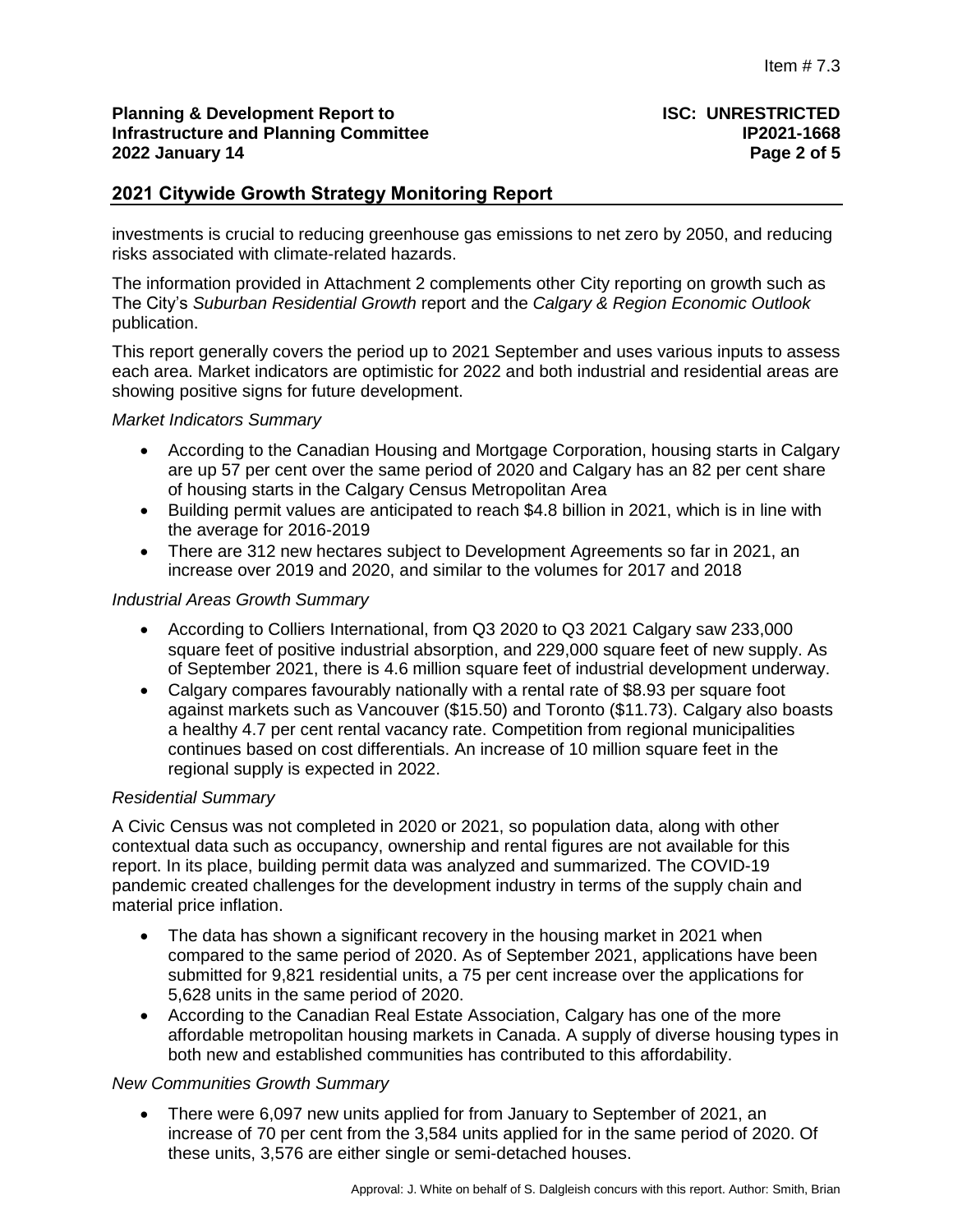#### **Planning & Development Report to ISC: UNRESTRICTED Infrastructure and Planning Committee IP2021-1668 2022 January 14 Page 3 of 5**

# **2021 Citywide Growth Strategy Monitoring Report**

- Of the 14 communities approved in 2018, six now have occupied units, one has applied for building permits, three are approaching show home construction, and four are still at the Outline Plan stage.
- Compared to budget, the operational and capital spending was very low. This will be a factor for the upcoming budget cycle as the rate of growth is behind expectations and may have ongoing budgetary requirements.

#### *Established Area Growth Summary*

- There were 3,724 new units applied for in the first nine months of 2021, an 82 per cent increase compared to the 2,042 units applied for in the same period of 2020.
- Established area development in Calgary continues to favour the greater downtown and adjacent communities with 1,546, or 42 per cent, of new units occurring in these areas.
- New units also came from large redevelopment areas like Medicine Hill, University District, and the Harvest Hills redevelopment.

#### *Municipal Development Plan/Calgary Transportation Plan Alignment*

Calgary is seeing a more compact form of development in the new communities, however, the balanced growth targets identified in *Part 5 of the Municipal Development Plan* will remain difficult to achieve. The Balanced Growth Boundary is identified on *Map 1: Urban Structure in the Municipal Development Plan* and is the target area for 50 per cent of Calgary's population growth for the next 50-60 years. 2,236 units, or 36 per cent of new units, were applied for within the balanced growth boundary so far in 2021, and of those, 1,725 units came from multiresidential development. Multi-residential units typically have fewer people per household so 36 per cent of new units are likely to equate to an even smaller share of actual population growth. The balanced growth target is important because it reflects a number of desirable city-building goals, including a compact urban form that reduces the urban footprint, a city connected by active modes in order to reduce travel time and greenhouse gas emissions, and a city where vibrant communities offer places to live, work and recreate.

### **Conclusion**

After a difficult 2020, a recovering economic environment has fostered positive outcomes for industrial and residential development. Industrial is competitive nationally, and residential has shown the largest annual increase in new units since 2014. However, 64 per cent of applications for new units were for areas outside the balanced growth boundary. While the final population impacts remain to seen, this development pattern will make the targets in *Part 5 of the Municipal Development Plan* difficult to achieve. Calgary continues to grow every year and having a Citywide Growth Strategy helps to ensure that this growth is socially, environmentally, and economically thoughtful.

### **Preparing for Citywide Growth Strategy Investment Decision-Making as part of the 2023- 2026 Service Plan and Budget Cycle**

The data and analysis contained in this report is intended to inform stakeholders ahead of decision-making for the 2023-2026 service plan and budget cycle. For the first time, the Citywide Growth Strategy is prioritizing under a unified approach to growth that balances citywide needs with the needs of new community, established areas, and industrial areas. In making these recommendations, Administration employs a data driven approach that is informed by stakeholder engagement through several working groups. Knowing where the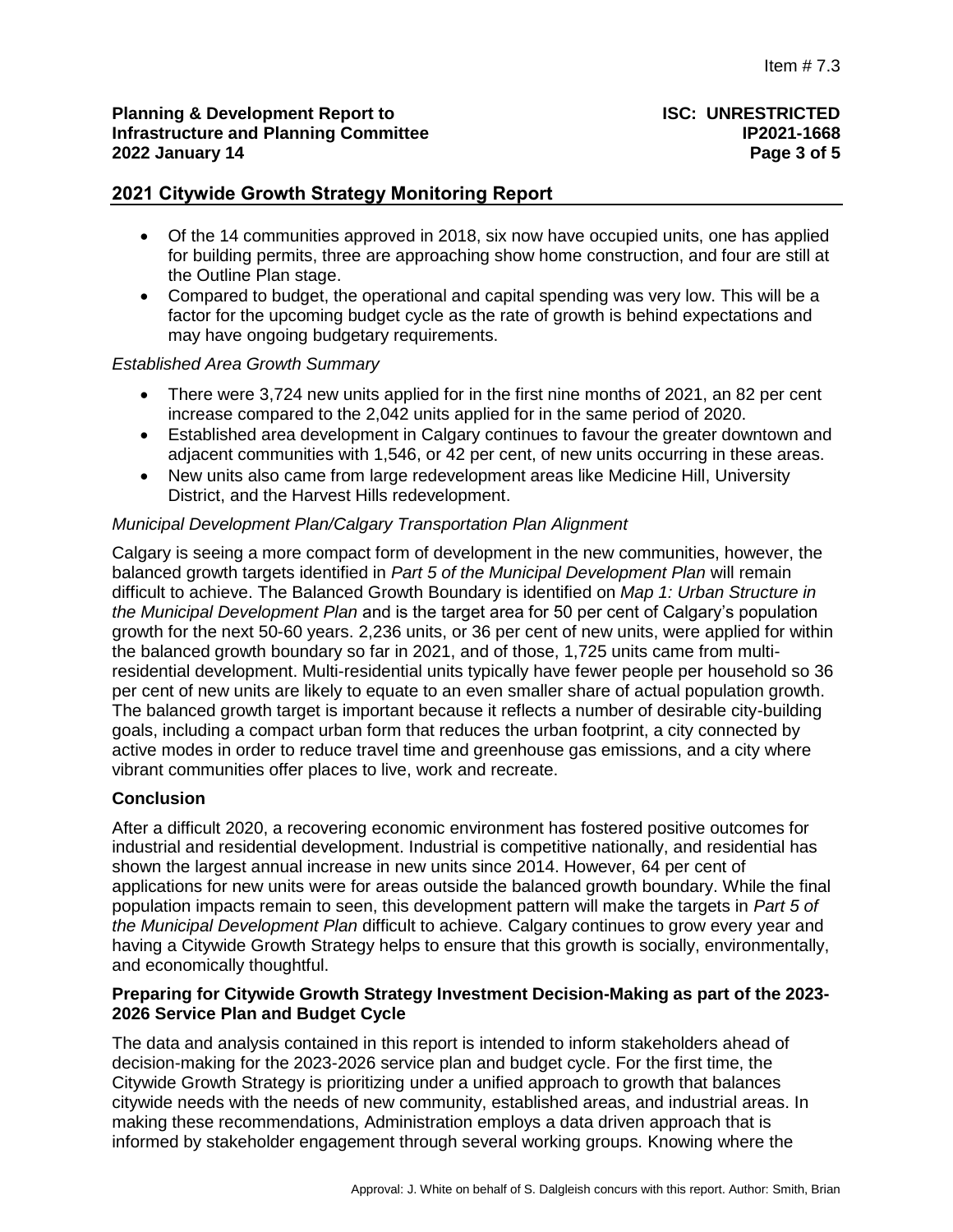#### **Planning & Development Report to <b>ISC: UNRESTRICTED Infrastructure and Planning Committee IP2021-1668 2022 January 14 Page 4 of 5**

# **2021 Citywide Growth Strategy Monitoring Report**

market has been, and where it is expected to go, helps to inform the Market Demand factor as part of the overall strategy.

# **STAKEHOLDER ENGAGEMENT AND COMMUNICATION (EXTERNAL)**

- ☐ Public Engagement was undertaken
- ☒ Public Communication or Engagement was not required
- ☐ Public/Stakeholders were informed
- ☒ Stakeholder dialogue/relations were undertaken

Administration discussed the purpose, timelines, and overview of this report with multistakeholder Working Groups, including the New Community Working Group, the Established Area Growth and Change Strategy Advisory and Working Groups, and the Industrial Strategy Working Group.

# **IMPLICATIONS**

#### **Social**

The focus of this report is primarily on growth; however, it also provides insight into the type of housing that is under development in Calgary. This will help to inform investment recommendations related to equity and social wellbeing as part of the Citywide Growth Strategy. This report will also help Council to make budget and servicing decisions in alignment with Section 2.3 of the Municipal Development Plan, Creating Great Communities.

#### **Environmental**

The information provided in this report will help Council to make informed citywide growth decisions in alignment with the Municipal Development Plan goal of a compact city; and also with Municipal Development Plan policy 5.2.5(b), which is to prioritize municipal capital infrastructure to support intensification of the Developed Areas. Alignment with the Municipal Development Plan, as well as the Climate Resilience Strategy, will help achieve emissions reductions.

#### **Economic**

The housing market and Gross Domestic Product have rebounded to pre-pandemic levels in 2021 as the economy recovered and housing demand increased. This momentum and the changing trends due to the COVID-19 pandemic should drive job growth, investor confidence, and economic opportunity.

#### **Service and Financial Implications**

### **No anticipated financial impact**

Analysis in support of this report indicates that it is unlikely the city will achieve the anticipated amount of commercial, industrial, and residential development that was used as a basis in the One Calgary (2019-2022) service plan and budget creation. Capital and operating spending is well below the revised budgeted amounts for 2019-2021. Administration expects to bring data-